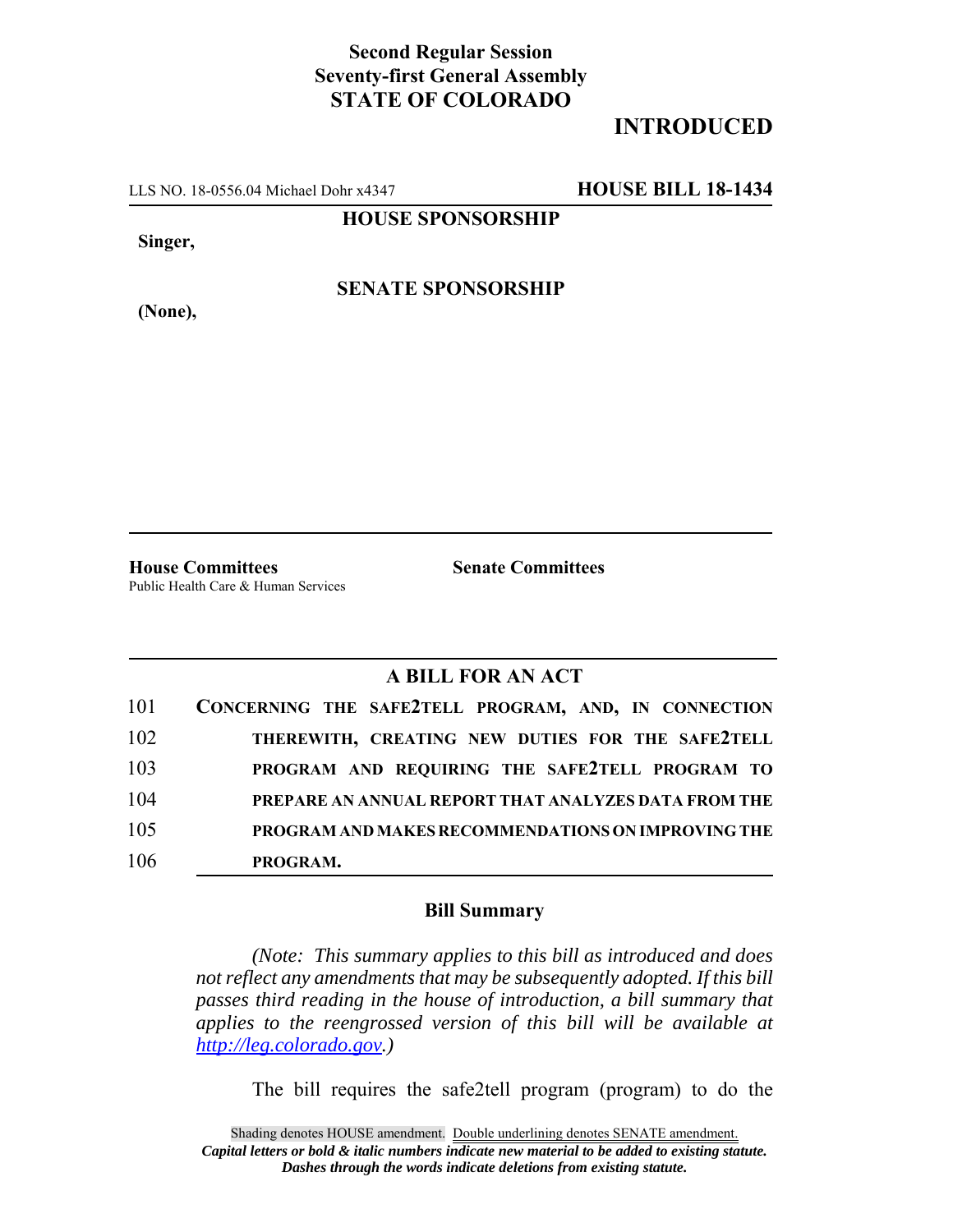following:

- ! Provide training and support to all preschool, elementary, and secondary schools and school districts in Colorado regarding school safety, including answering questions and discussing reports received by the program;
- ! Provide educational materials to all preschool, elementary, and secondary schools in Colorado aimed at preventing misuse of the program;
- ! Provide technical assistance and support to law enforcement officials and school officials when there is misuse of the program; and
- ! Analyze and follow up with law enforcement and schools to determine the outcome of a report made to the program, including actions taken on the report.

The bill requires the safe2tell program to prepare a written report analyzing data from the previous year on or before each December 1, beginning in 2018. The report must include data from the preceding fiscal year concerning the following and any recommendations concerning the following:

- ! A summary of outcomes and actions taken on reports made to the program;
- ! The number of safe2tell reports by category, broken down by month;
- ! The total number of incidents of misuse of the program, broken down into categories;
- ! The number of reports received involving a single incident;
- ! The number of times safe2tell was used by a reporting party to make a threat against or otherwise harm another person;
- ! The number of times a reporting party was in crisis and was reporting to the program to obtain assistance and the time it took to identify the reporting party and respond;
- ! The effectiveness of the safe2tell dispatch center in the department of public safety; and
- ! Recommendations regarding how to improve the program based on the available data.
- 1 *Be it enacted by the General Assembly of the State of Colorado:*

2 **SECTION 1.** In Colorado Revised Statutes, 24-31-606, **amend**

3 (2)(i); and **add** (2)(k), (2)(l), (2)(m), and (2)(n) as follows:

4 **24-31-606. Safe2tell program - creation - duties.** (2) The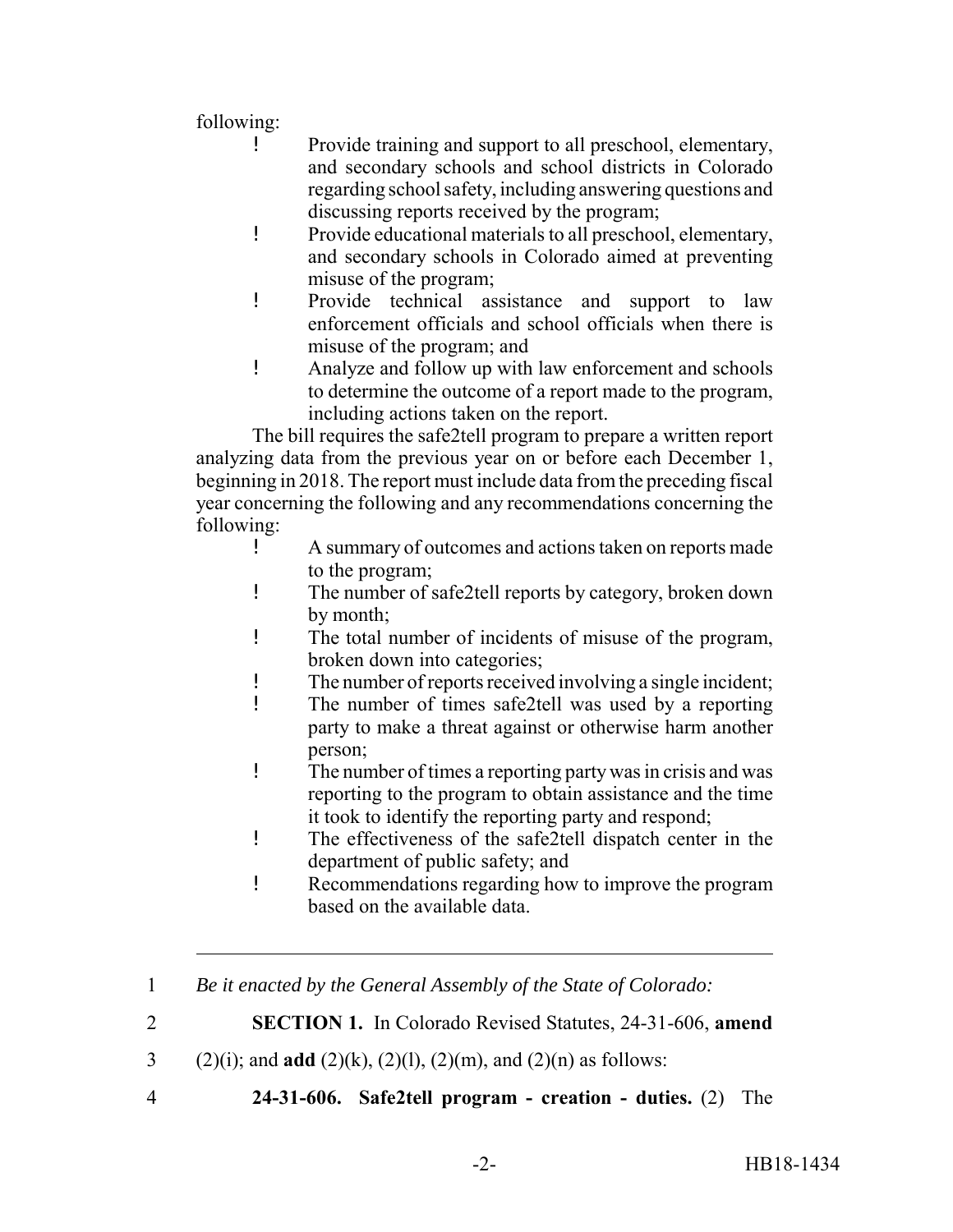program must:

 (i) Develop training curriculum and teaching materials for a train 3 the trainer program; and

 (k) PROVIDE TRAINING AND SUPPORT TO ALL PRESCHOOL, ELEMENTARY, AND SECONDARY SCHOOLS AND SCHOOL DISTRICTS IN COLORADO REGARDING SCHOOL SAFETY, INCLUDING ANSWERING QUESTIONS AND DISCUSSING REPORTS RECEIVED BY THE PROGRAM;

8 (l) PROVIDE EDUCATIONAL MATERIALS TO ALL PRESCHOOL, ELEMENTARY, AND SECONDARY SCHOOLS IN COLORADO AIMED AT 10 PREVENTING MISUSE OF THE PROGRAM;

 (m) PROVIDE TECHNICAL ASSISTANCE AND SUPPORT TO LAW ENFORCEMENT OFFICIALS AND SCHOOL OFFICIALS WHEN THERE IS MISUSE OF THE PROGRAM; AND

 (n) ANALYZE AND FOLLOW UP WITH LAW ENFORCEMENT AND SCHOOLS TO DETERMINE THE OUTCOME OF A REPORT MADE TO THE PROGRAM, INCLUDING ACTIONS TAKEN ON THE REPORT.

 **SECTION 2.** In Colorado Revised Statutes, **add** 24-31-611 as follows:

 **24-31-611. Annual report.** (1) ON OR BEFORE DECEMBER 1, 20 2018, AND ON OR BEFORE DECEMBER 1 OF EACH YEAR THEREAFTER, THE PROGRAM SHALL ANALYZE DATA FROM THE PRECEDING FISCAL YEAR AND 22 PREPARE A WRITTEN REPORT. THE PROGRAM SHALL POST THE REPORT ON THE PROGRAM'S WEBSITE AND SHALL SUBMIT THE REPORT TO THE EDUCATION AND JUDICIARY COMMITTEES OF THE HOUSE OF REPRESENTATIVES AND THE SENATE, OR ANY SUCCESSOR COMMITTEES, BY JANUARY 1 OF THE YEAR FOLLOWING PUBLICATION OF THE REPORT. THE REPORT MUST INCLUDE DATA FROM THE PRECEDING FISCAL YEAR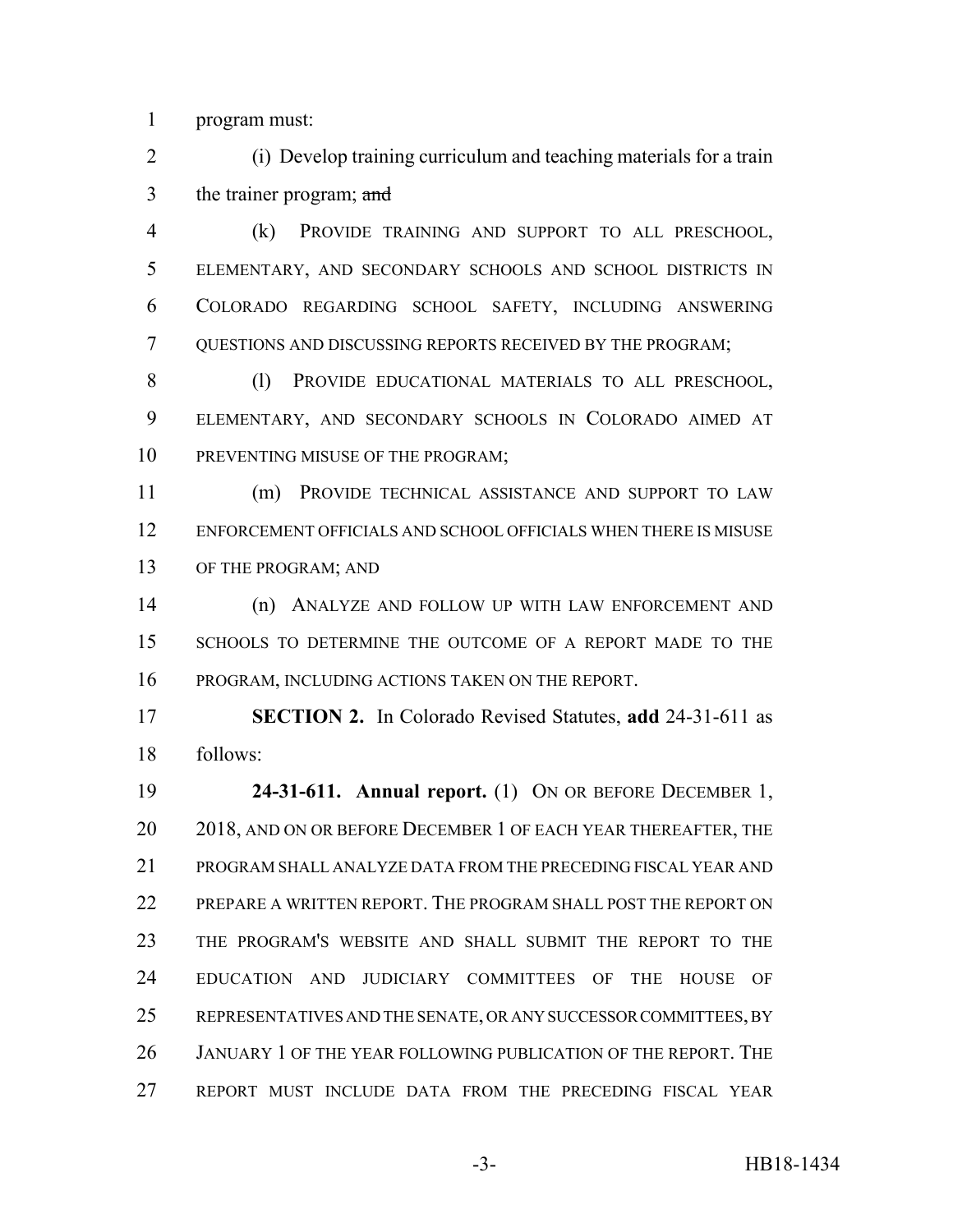CONCERNING THE FOLLOWING AND ANY RECOMMENDATIONS CONCERNING THE FOLLOWING TO THE EXTENT THE INFORMATION IS AVAILABLE: (a) A SUMMARY OF OUTCOMES AND ACTIONS TAKEN ON REPORTS MADE TO THE PROGRAM; (b) THE NUMBER OF SAFE2TELL REPORTS BY CATEGORY, BROKEN DOWN BY MONTH; (c) THE TOTAL NUMBER OF INCIDENTS OF MISUSE OF THE PROGRAM, BROKEN DOWN INTO CATEGORIES; 9 (d) THE NUMBER OF REPORTS RECEIVED INVOLVING A SINGLE INCIDENT; (e) THE NUMBER OF TIMES SAFE2TELL WAS USED BY A REPORTING PARTY TO MAKE A THREAT AGAINST OR OTHERWISE HARM ANOTHER PERSON; (f) THE NUMBER OF TIMES A REPORTING PARTY WAS IN CRISIS AND WAS REPORTING TO THE PROGRAM TO OBTAIN ASSISTANCE AND THE TIME 16 IT TOOK TO IDENTIFY THE REPORTING PARTY AND RESPOND; (g) THE EFFECTIVENESS OF THE SAFE2TELL DISPATCH CENTER IN 18 THE DEPARTMENT OF PUBLIC SAFETY; AND (h) RECOMMENDATIONS REGARDING HOW TO IMPROVE THE PROGRAM BASED ON THE AVAILABLE DATA. (2) NOTWITHSTANDING THE PROVISIONS OF SECTION 24-1-136 (11)(a)(I), THE REQUIREMENT FOR THE REPORT IN SUBSECTION (1) OF THIS SECTION CONTINUES INDEFINITELY. **SECTION 3. Act subject to petition - effective date.** This act takes effect at 12:01 a.m. on the day following the expiration of the ninety-day period after final adjournment of the general assembly (August 8, 2018, if adjournment sine die is on May 9, 2018); except that, if a